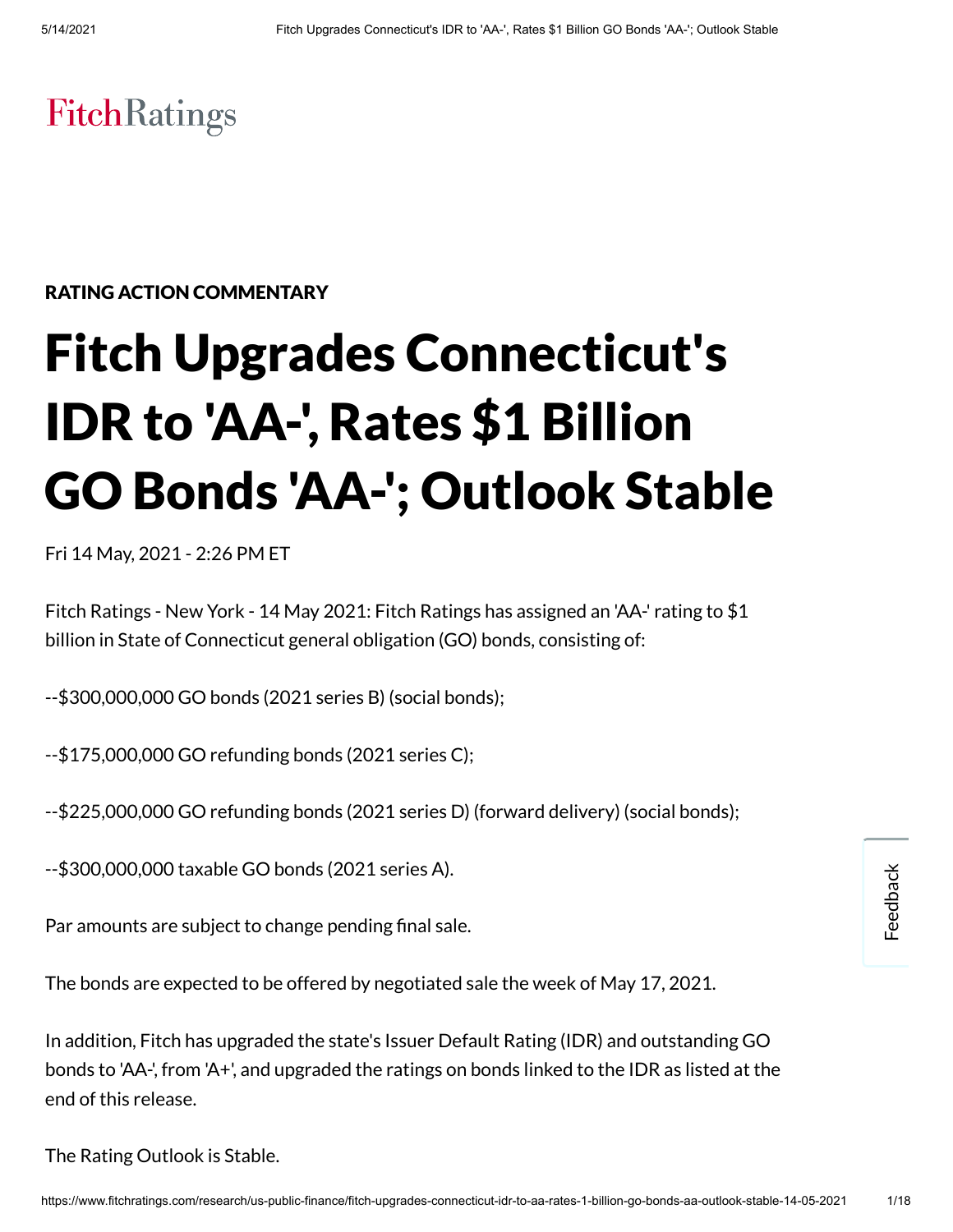#### **SECURITY**

The GO bonds are supported by the full faith and credit of the state pledged to payment of principal and interest.

#### ANALYTICAL CONCLUSION

The upgrade of Connecticut's IDR to 'AA-', from 'A+', reflects enhancements to the state's fiscal management practices in recent years that are materially increasing the state's resilience to absorb economic and revenue cyclicality. Connecticut's credit rating otherwise continues to reflect its wealthy, diverse and slow-growing economic profile. These attributes remain balanced by a liability burden, carrying costs and expenditure growth trends that are likely to remain comparatively high over time.

#### ECONOMIC RESOURCE BASE

Connecticut has a diverse and mature economic base anchored by a large finance sector and important manufacturing and education and health sectors. Through much of the economic expansion that preceded the coronavirus pandemic, the economic rebound in Connecticut had trailed both the U.S. rebound and the state's own experience during earlier economic expansions. Personal income gains trailed U.S. gains for a decade through 2020, although Connecticut remains the wealthiest state in the U.S. as measured by per capita personal income.

#### KEY RATING DRIVERS

#### **Revenue Framework: 'a'**

The state's largest tax revenue source, personal income tax (PIT), is subject to considerable cyclicality, although the state has instituted measures to shield the general fund from its volatility. Sales, corporate income, transportation and gaming taxes further diversify the revenue base. Absent tax policy changes, underlying revenues are expected to grow only modestly over time, consistent with the state's wealthy and diverse but slow-growing economic profile. The state has unlimited legal ability to levy taxes.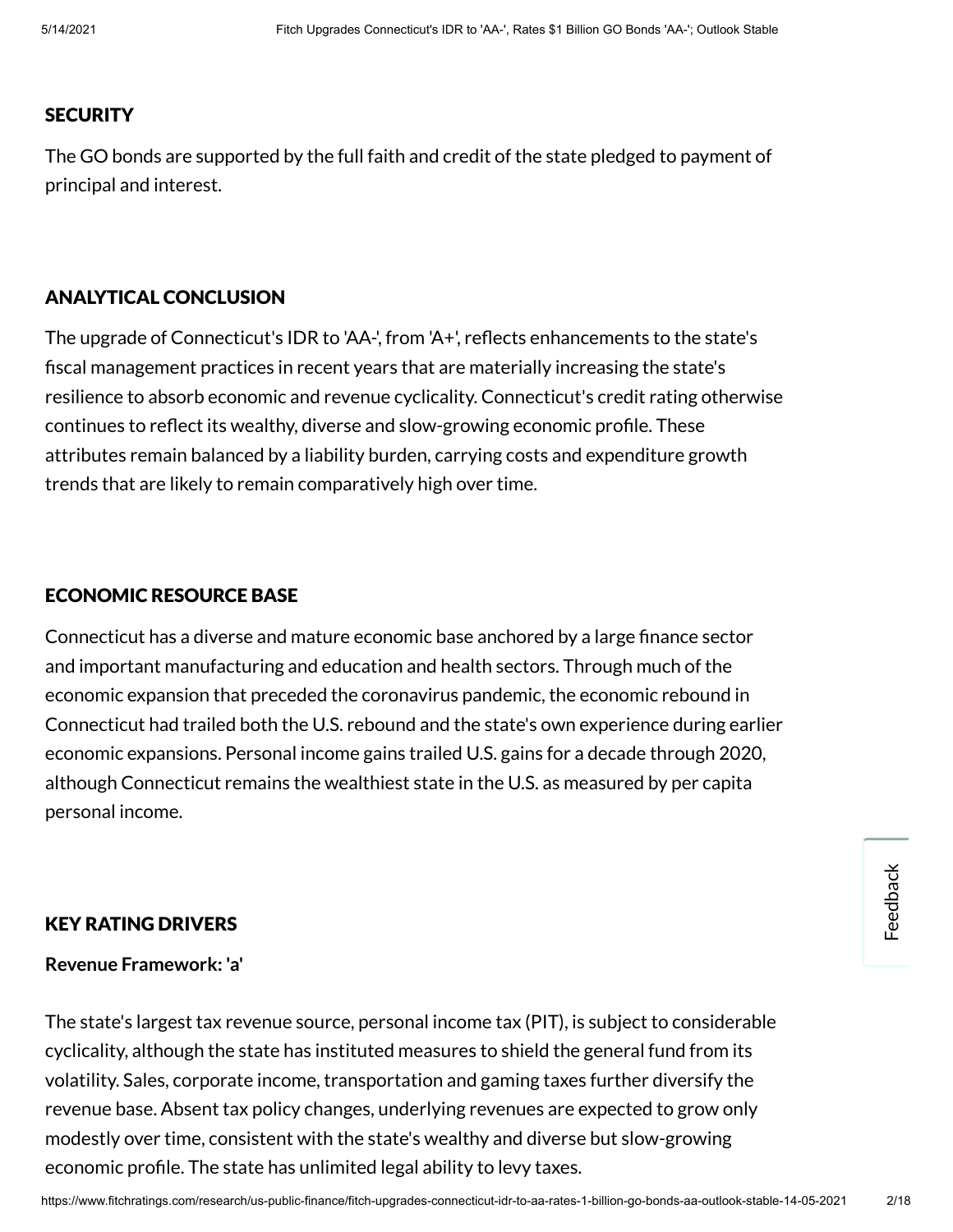#### **Expenditure Framework: 'aa'**

Connecticut's natural pace of spending growth is expected to outpace revenues, requiring ongoing budget controls. The state has consistently demonstrated the ability to cover its comparatively high xed costs, including making full actuarial contributions to pensions for more than a decade, and it benefits from the large degree of budget autonomy common to states.

#### **Long-Term Liability Burden: 'a'**

The state's long-term liability burden is elevated and among the highest for U.S. states, but still considered moderate. Long-term debt consists primarily of GO and transportation borrowings, with much of GO borrowing undertaken on behalf of local schools. Net pension liabilities are a more significant burden, with the state carrying obligations for state retirees as well as for local school teachers. OPEB is also a significant liability, although one the state has been able to modify.

#### **Operating Performance: 'aa'**

Resilience has improved given strengthened mechanisms that set aside in the BRF volatile revenue collections over specific thresholds and a required excess margin of revenues over spending, enabling rapid accumulation of balances. Budget management powers and strong fiscal monitoring, including frequent revenue and budget forecasting, allow the state to identify budget under-performance and address emerging gaps.

#### RATING SENSITIVITIES

Factors that could, individually or collectively, lead to positive rating action/upgrade:

--Consistently stronger economic and revenue growth over the medium term, raising Fitch's assessment for revenue growth prospects;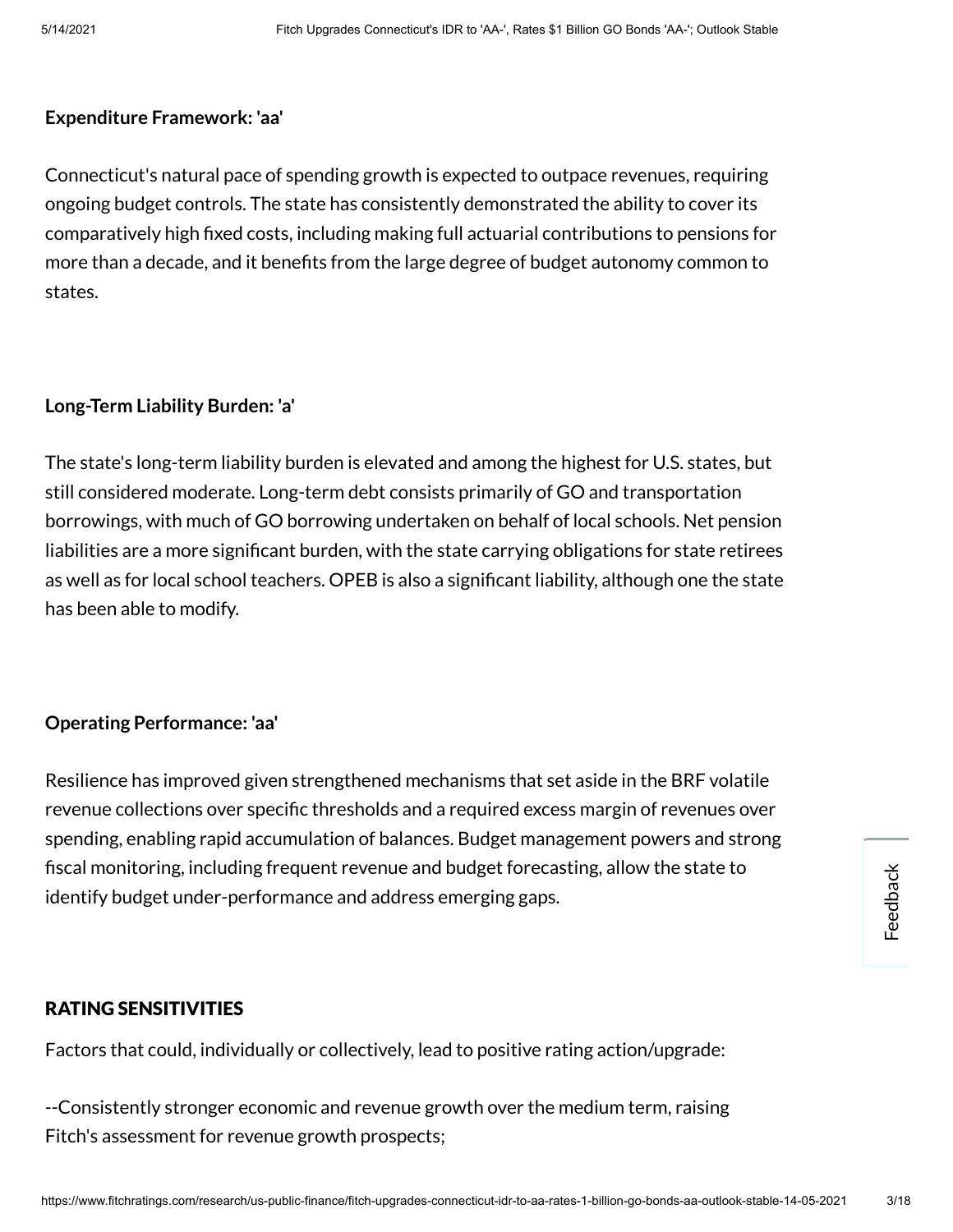--Material and sustained success in gradually lowering its elevated liability burden to less than 10% of personal income, while managing comparatively high fixed cost burden.

Factors that could, individually or collectively, lead to negative rating action/downgrade:

--Erosion of existing budget management practices, including taking actions during the current period of fiscal uncertainty that further elevate the state's liability burden or materially enlarge structural challenges.

# BEST/WORST CASE RATING SCENARIO

International scale credit ratings of Sovereigns, Public Finance and Infrastructure issuers have a best-case rating upgrade scenario (defined as the 99th percentile of rating transitions, measured in a positive direction) of three notches over a three-year rating horizon; and a worst-case rating downgrade scenario (defined as the 99th percentile of rating transitions, measured in a negative direction) of three notches over three years. The complete span of best- and worst-case scenario credit ratings for all rating categories ranges from 'AAA' to 'D'. Best- and worst-case scenario credit ratings are based on historical performance. For more information about the methodology used to determine sectorspecific best- and worst-case scenario credit ratings, visit https://www.fitchratings.com/site/re/10111579.

# CURRENT DEVELOPMENTS

Federal Relief Provides Critical Support

Multiple federal stimulus and relief measures since the start of the coronavirus pandemic have boosted economic activity in Connecticut and throughout the country. Federal legislation passed during 2020 alone are estimated by the Committee for a Responsible Federal Budget (CRFB) to have provided over \$30.7 billion to Connecticut governments, residents, businesses, and healthcare providers and other recipients, the majority in the form of various loan programs such as the Paycheck Protection Program.

Direct fiscal aid has included a 6.2% increase in the Federal Medical Assistance Percentage (FMAP) for Medicaid for each quarter in which the federally-declared public health emergency is in place. This provision is currently expected to remain in place through the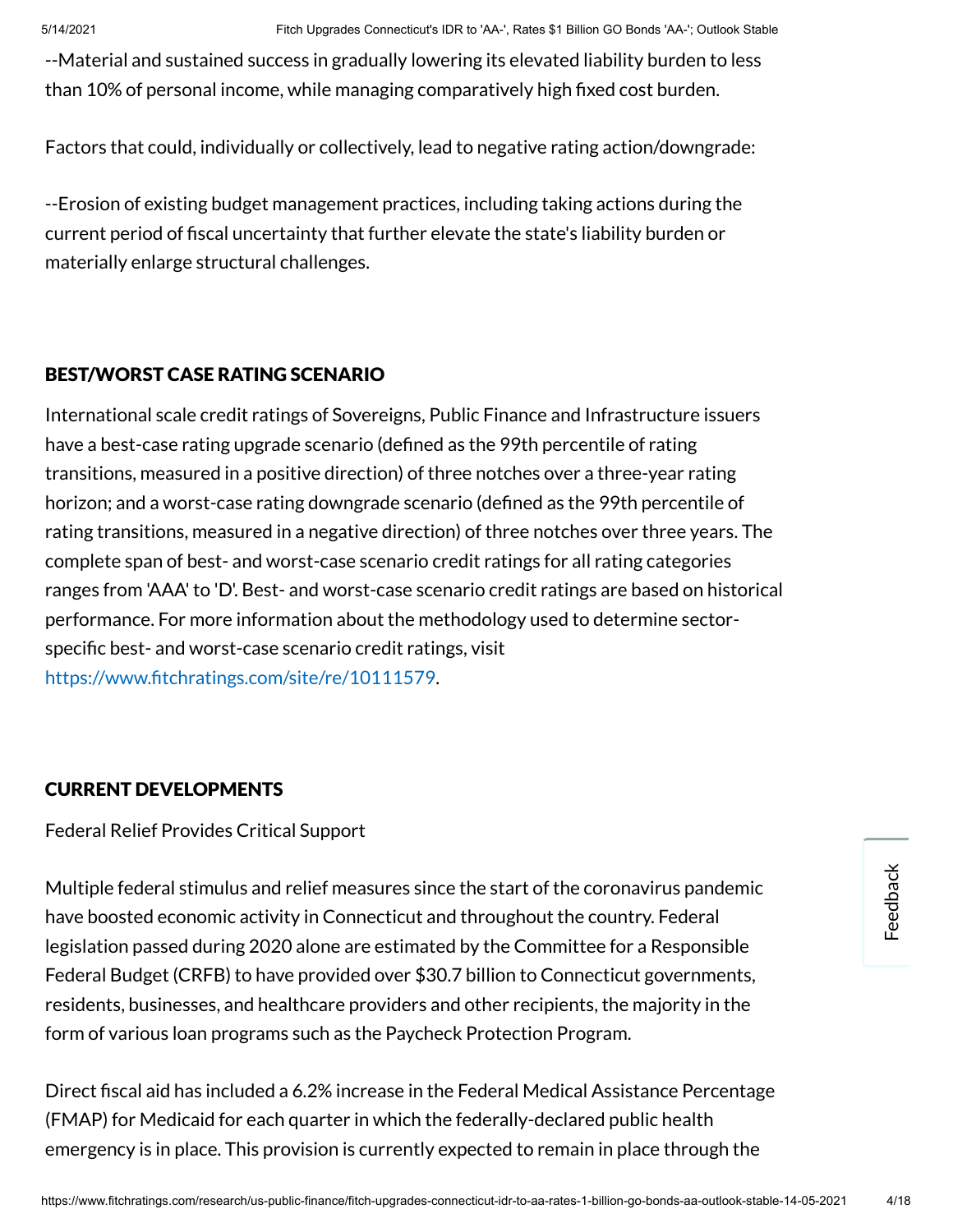end of calendar year 2021 based on guidance from the federal government. Over this period, Connecticut anticipates the provision will generate \$805 million in revenues for Medicaid. The state also received \$1.38 billion from the Coronavirus Relief Fund (CRF) provisions included in the Coronavirus Aid, Relief and Economic Security (CARES) Act early last year, and separate provisions supporting schools further reduced potential fiscal demands on the state. The state allocated its CRF funds for a range of pandemic response costs including medical equipment, hospital needs and targeted social services.

Under the \$1.9 trillion American Rescue Plan Act of 2021 (ARPA), the CRFB estimates that recipients in Connecticut will receive \$16.9 billion, including governments. The package is expected to provide \$2.65 billion in direct federal aid to the state itself. Separate provisions will provide additional funds to local governments, schools and universities, further reducing contingent risks to the state. The U.S. Treasury has only recently provided guidance on eligible uses for ARPA funds, although the governor has introduced a plan already that would apply the funds over three fiscal years to replace lost revenues, as well as to a range of pandemic response, economic development, education and social service needs.

# Connecticut Economic Update

Economic implications of the pandemic and related public health measures have been significant for Connecticut as in all states. The labor market shock early in the crisis was more severe in Connecticut than for the nation as a whole, and despite solid progress since then, Connecticut has not yet recouped earlier job declines. Non-farm payrolls fell 17% at the start of the pandemic (from February to April 2020), more severe than the national decline (15%). Since April 2020, the state's jobs recovery (60% of jobs regained through March 2021) has been only slightly behind the national recovery (62%). Connecticut's official monthly unemployment rate of 8.3% in March 2021 remains above the 6% national rate. Fitch notes that unemployment data for Connecticut, like many smaller states, has been volatile and subject to change. Beyond the labor market, recent metrics including real estate conveyance tax collections, housing market data and other migration data point to a notable uptick of new residents over the last year, mostly from New York State. While a near-term positive shift for Connecticut, it remains uncertain whether this reflects a shortterm response to the pandemic or a more durable change of trend.

# Connecticut Budgetary Update

Since the initially severe fiscal shock caused by the pandemic and public health countermeasures, Connecticut has experienced a steady and consistent fiscal rebound,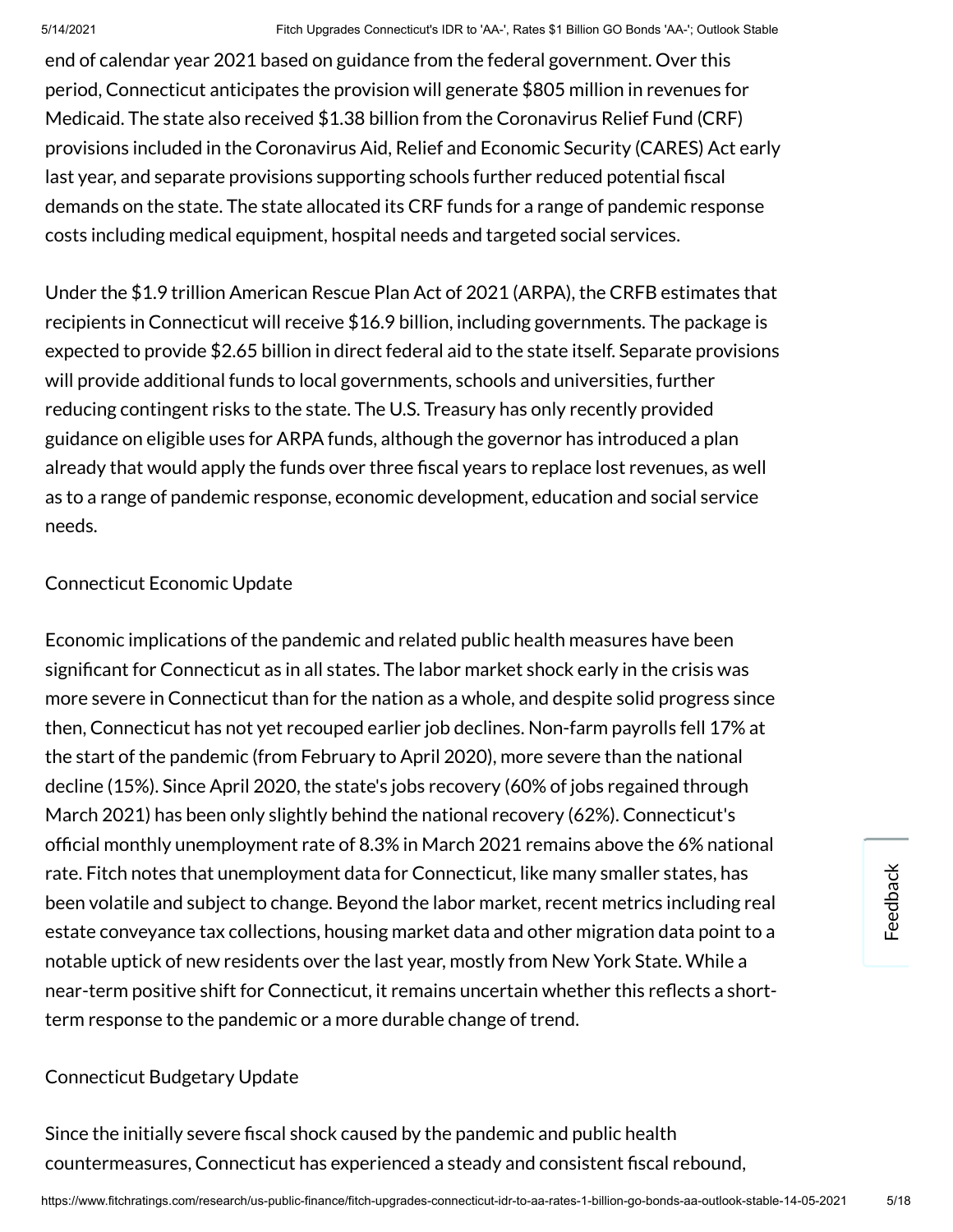supported by robust revenues and federal pandemic assistance. Performance has also been supported by relatively recent mechanisms that accelerate deposits to the budget reserve fund (BRF). These include a volatility cap that shifts non-withholding personal income tax (PIT) and pass-through entities tax receipts above a threshold to the BRF, and a revenue cap mechanism that shifts a required excess of budgeted revenues over spending to the BRF.

At enactment of the biennial budget for fiscal 2020-2021, the state had forecast fiscal 2020 ending with a \$141 million surplus. After an initial steep decline at the pandemic's onset, collections almost immediately began to rebound, with revenues net of BRF deposits ending the year only 1.4% below forecast and with the surplus standing at \$39 million. Most major tax revenues ended the year below target with the exception of the passthrough entities tax. Revenue weakness was offset in part by enhanced FMAP receipts, the early receipt of federal grant funds that had been budgeted in fiscal 2021, and other state actions. Following the fiscal 2020 closeout, the BRF balance expanded by a net \$507 million given the volatility cap mechanism, to just over \$3 billion, at the statutory maximum of 15% of net general fund appropriations.

Fiscal 2021 has followed a similar trajectory, with the state's budget office projecting a \$250 million surplus as of April 30, a marked improvement from the Comptroller's estimate of a \$2.1 billion deficit in August. The revenue outlook remains \$375 million below the prepandemic adopted budget, although spending has been \$459 million below the adopted budget, reflecting deficiencies for fixed costs offset by favorable Medicaid enrollment and rescissions, among other changes. The state currently expects the BRF balance to rise \$893 million due to the volatility cap, to just under \$4 billion, and well over the statutory 15% maximum noted earlier. Most of the excess deposit would be subject to transfer to lower the state's pension liabilities.

Strong budgetary performance during the fiscal 2020-2021 biennium has lifted the state's outlook for the fiscal 2022-2023 biennium budget, which is now under deliberation in the legislature. The governor's proposed budget, adjusted for the April consensus revenue forecast and including the impact of the revenue cap, anticipates surpluses of \$590 million in fiscal 2022 and \$334 million in fiscal 2023. The state will have recouped the vast majority of projected revenue losses as it recovers from the pandemic, although projected ending balances reflect inclusion of \$775 million and \$975 million in stimulus funds or BRF draws in fiscal 2022 and fiscal 2023, respectively. The proposal also extends revenue provisions put in place during the current biennium, such as delaying municipal revenue sharing and maintaining a 10% corporate tax surcharge. There are only limited new revenue sources in the plan, such as for cannabis and online gaming. Higher baseline spending for debt service,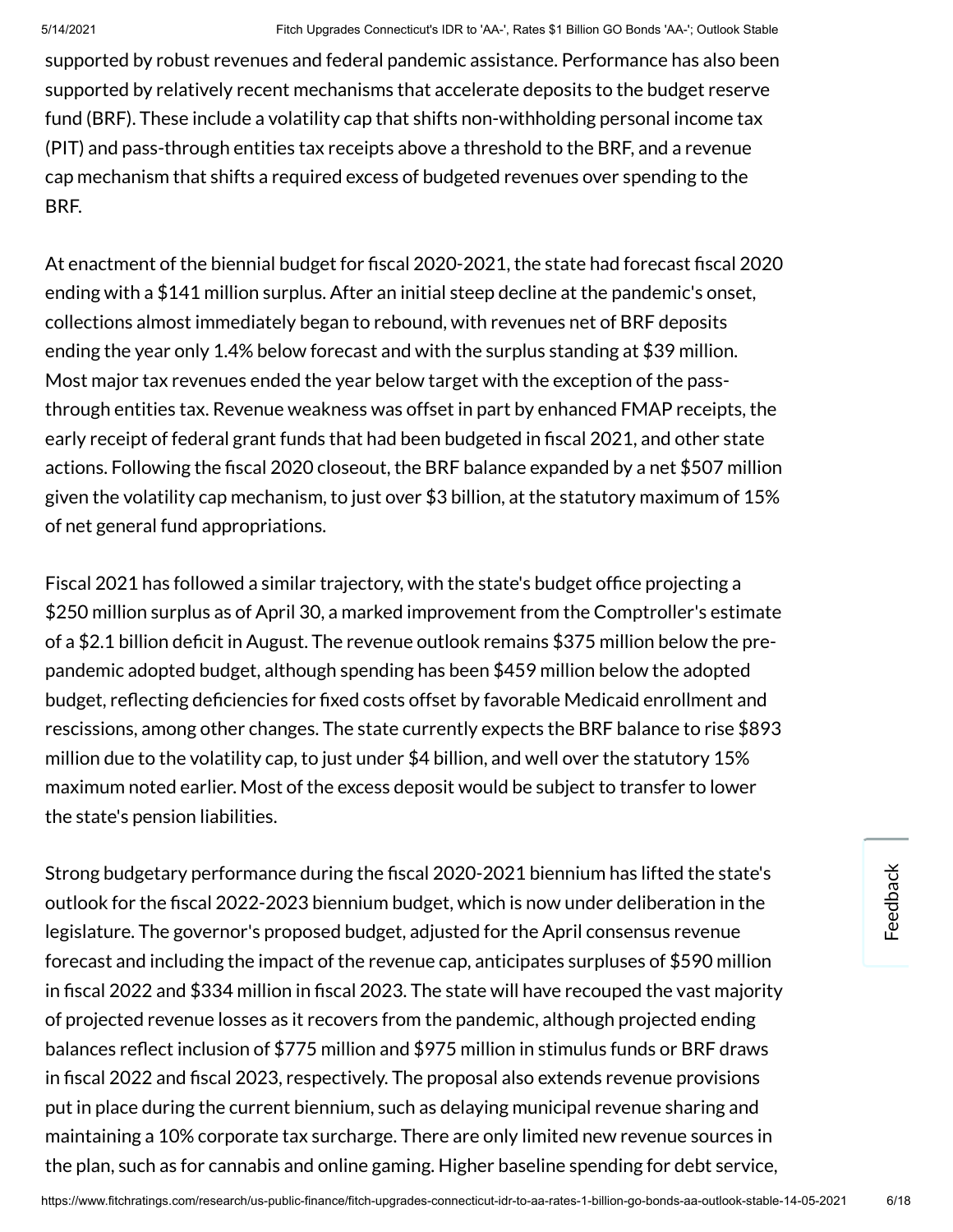pensions and healthcare, among other needs, are partly offset by extended FMAP support, administrative efficiencies from an anticipated wave of state employee retirements, continuation of fiscal 2021 rescissions and other measures.

#### CREDIT PROFILE

Connecticut has a diverse and wealthy economic base, anchored by a sophisticated, defense-related manufacturing sector, important finance and insurance sectors in Fairfield County and Hartford, respectively, health and education institutions, and tourism linked in part to Native American gaming in the southeast. Population growth in Connecticut, like much of the northeast, has been well below the U.S. average in recent decades. Initial 2020 census data points to a modest, 0.9% uptick since the 2010 census, stronger than recent annual estimates although below neighboring states.

#### REVENUE FRAMEWORK

Tax revenues for general fund needs are diverse, with PIT, CIT and sales taxes serving as the primary tax sources. PIT receipts are particularly important, but the component derived from non-withholding is volatile, although the volatility cap partially shields the general fund. The separate state transportation fund (STF) receives a range of transportationrelated receipts as well as resources from the general fund.

Historical growth in revenues, after adjusting for the estimated effect of tax policy changes, has been below the national pace of inflation, due to contractions in the important financial services sector as well as the slow-growing nature of the state's economy.

The state has an unlimited legal ability to raise tax revenues. Tax rate competitiveness is more of a factor in Connecticut than in some other states due to the nature of its taxpayer base, its relatively small size, and its proximity to neighboring states' urban employment centers. Passage of the federal Tax Cut and Jobs Act (TCJA) heightened this concern, as the limit on the deduction for state and local taxes increased residents' effective tax burden. In 2018, the state enacted legislation to mitigate the effects of TCJA on state taxpayers by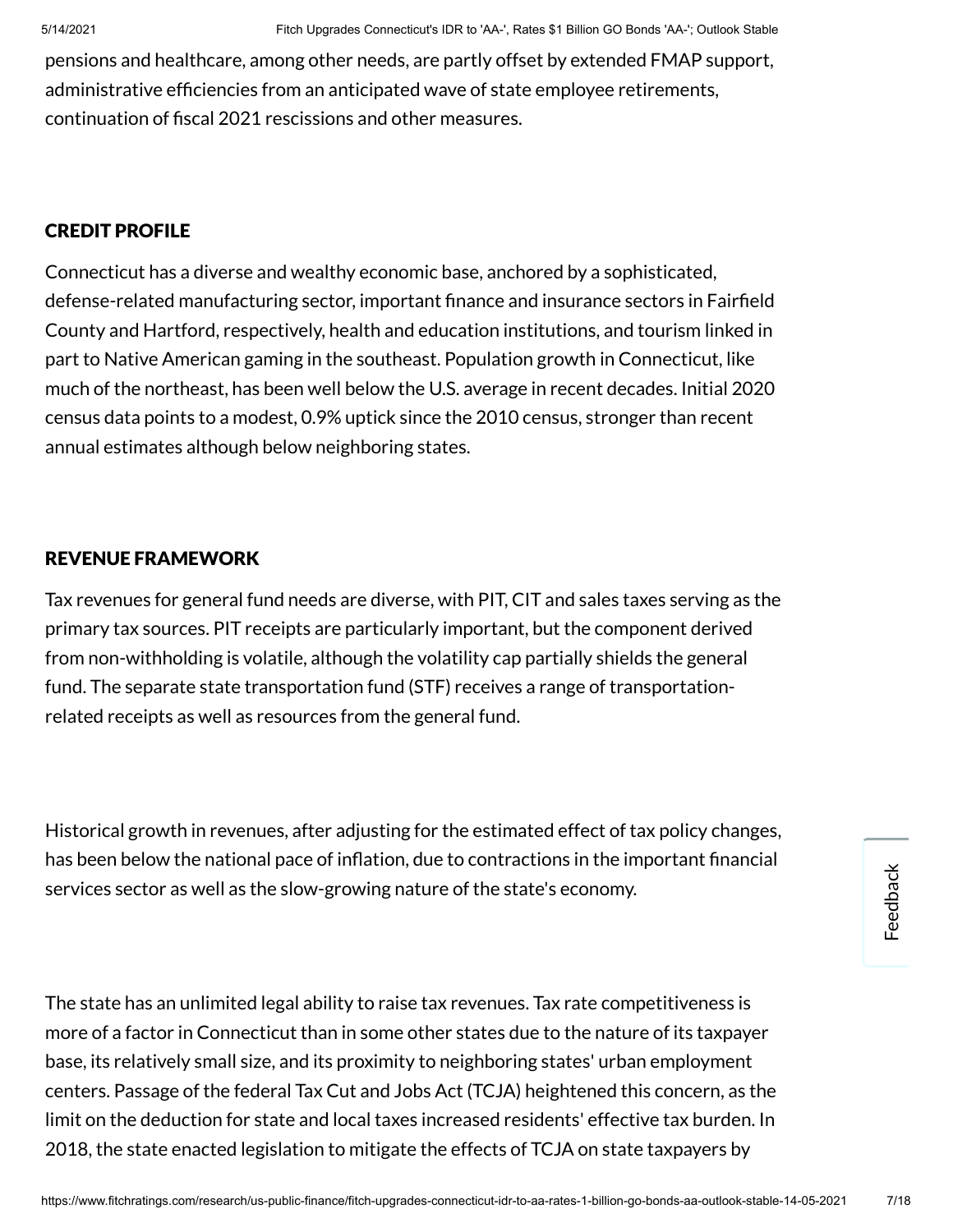creating a revenue-neutral tax on pass-through entities, offset by a personal income tax credit.

Transportation revenues, while statutorily dedicated for transportation needs, have been subject in the past to frequent diversion for general operations. To reduce diversions, voters approved a constitutional amendment in November 2018 that restricts moneys collected in the STF to transportation purposes. Despite this, the state has modified the timing of changes in transfers to support the STF, scaling back the deposit of motor vehicle sales taxes to the STF until fiscal 2022.

# EXPENDITURE FRAMEWORK

As with many smaller states, Connecticut's scope of spending is very broad, with the state responsible for delivering or funding numerous services routinely handled at the local level in other states. Formula funding for local schools and subsidies for higher education highlight the state's role in education, which extends as well to making teacher pension contributions and funding school capital. Municipal aid is also significant, although a sales tax revenue-sharing provision passed in 2015 was delayed through fiscal year 2021 and replaced through targeted general fund grants. The governor's budget for the fiscal 2022 and 2023 biennium further delays this provision beyond the next biennium.

The state's constitutional cap on expenditure growth, excluding appropriations for certain xed or federal requirements, limits increases in annual appropriations to the CAGR of personal income over the past five calendar years or of the annual growth in the U.S. consumer price index less food and energy, whichever is greater. This cap, in concert with comparatively slow forecast revenue growth, requires particularly active expenditure growth management.

As with most states, carrying costs for liabilities and Medicaid spending will be key drivers of overall spending growth, that in the absence of policy actions is expected to be in line with to marginally above expected revenue growth. The fiscal challenge of Medicaid is common to all U.S. states and the nature of the program as well as federal government rules limit the states' options in managing the pace of spending growth. Federal action to revise Medicaid's fundamental programmatic and financial structure does not appear to be a near-term priority of the current federal administration or Congressional leadership. As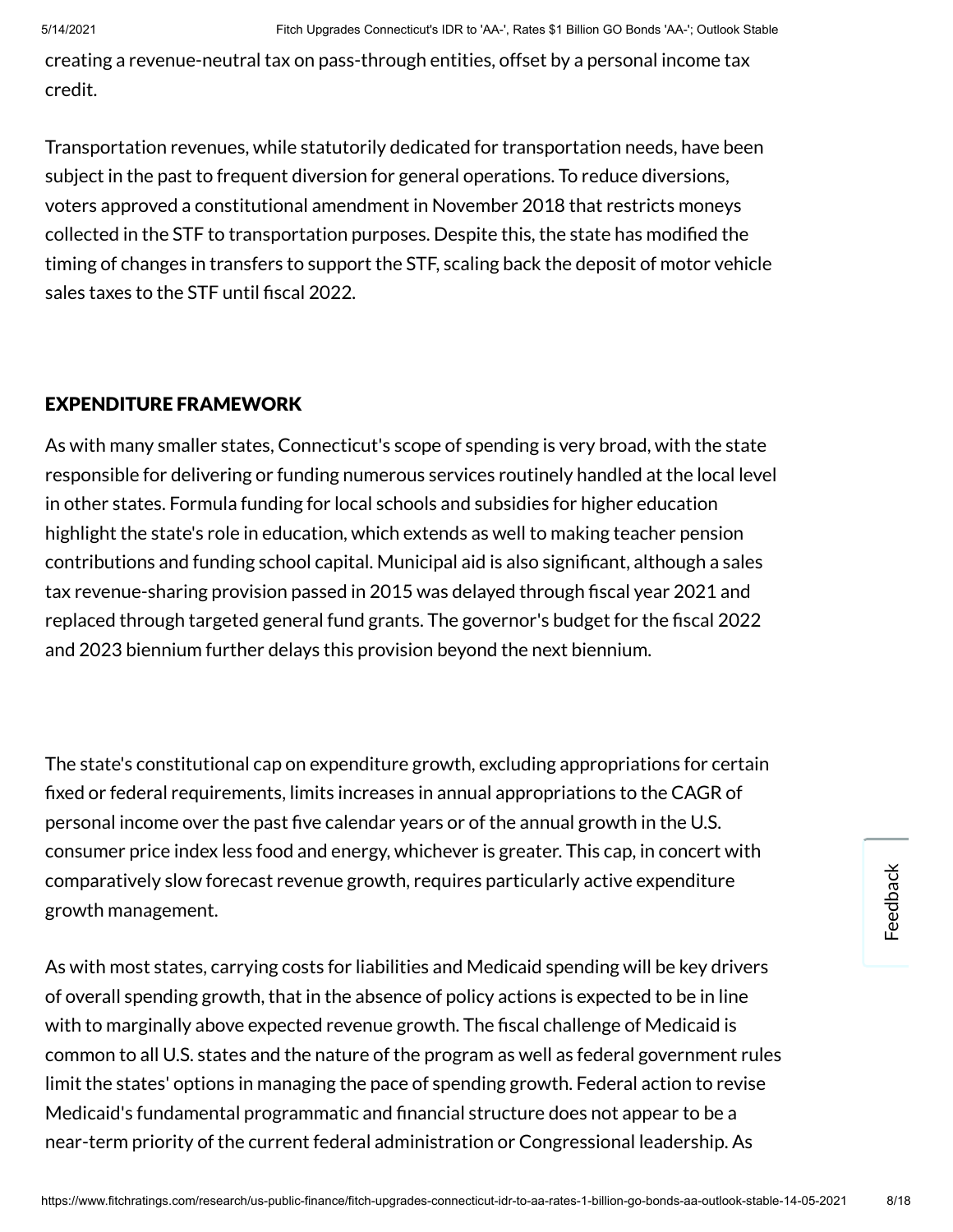with all federal initiatives, Medicaid remains subject to regulatory changes that could affect various aspects of the program.

The state retains solid ability to cut spending despite successive budgetary adjustments during recent biennia, though high carrying costs do constrain policy options. Statute requires swift response in the event of forecast underperformance, either through rescissions, allotment cuts, or with legislative concurrence, depending on the size of the projected deficit. Fitch believes agreements with its collective bargaining units, particularly with the state employee bargaining agent coalition (SEBAC), have successfully lowered growth in annual expenditures. SEBAC's current contract extended the agreement on pension and healthcare benefits from fiscal 2022 to fiscal 2027 and provided layoff protection through June 30, 2021 for existing employees. The wage agreement remains in effect through fiscal 2021.

The state's relatively high carrying costs for debt service, actuarial pension contributions, and other post-employment benefits (OPEB), totaling 21.9% of governmental expenditures in fiscal 2020, well above the level for most states.

Prior to the pandemic, the fiscal 2020-2021 budget achieved annual savings in pension contributions beginning in fiscal 2020 through revisions to the SEBAC agreement which reamortizes a portion of the outstanding unfunded pension liability for the state employee retirement system (SERS) and through reforms to TRS that also extend the amortization period (discussed in greater detail below.) Pension changes also included phasing in a level dollar amortization method, a more conservative approach than the level percentage of payroll method in place previously in Connecticut and commonly used by most major state plans. Carrying costs in fiscal 2021 include the state's commitment to match the 3% employee contribution to the state's OPEB trust fund, while benefits continue to be paid on a pay-go basis, supporting rapid accumulation of fiduciary assets.

# LONG-TERM LIABILITY BURDEN

Connecticut's long-term liability burden for debt and net pension liabilities adjusted to Fitch's standard 6.0% return assumption is amongst the highest for a U.S. state at 25.9% of 2019 personal income as of Fitch's 2020 State Pension Update report, a burden which Fitch views as elevated. Based on more recent data as of Feb. 28, Fitch estimates long-term debt \$26 billion, or 9.6% of 2020 personal income, which includes the new money components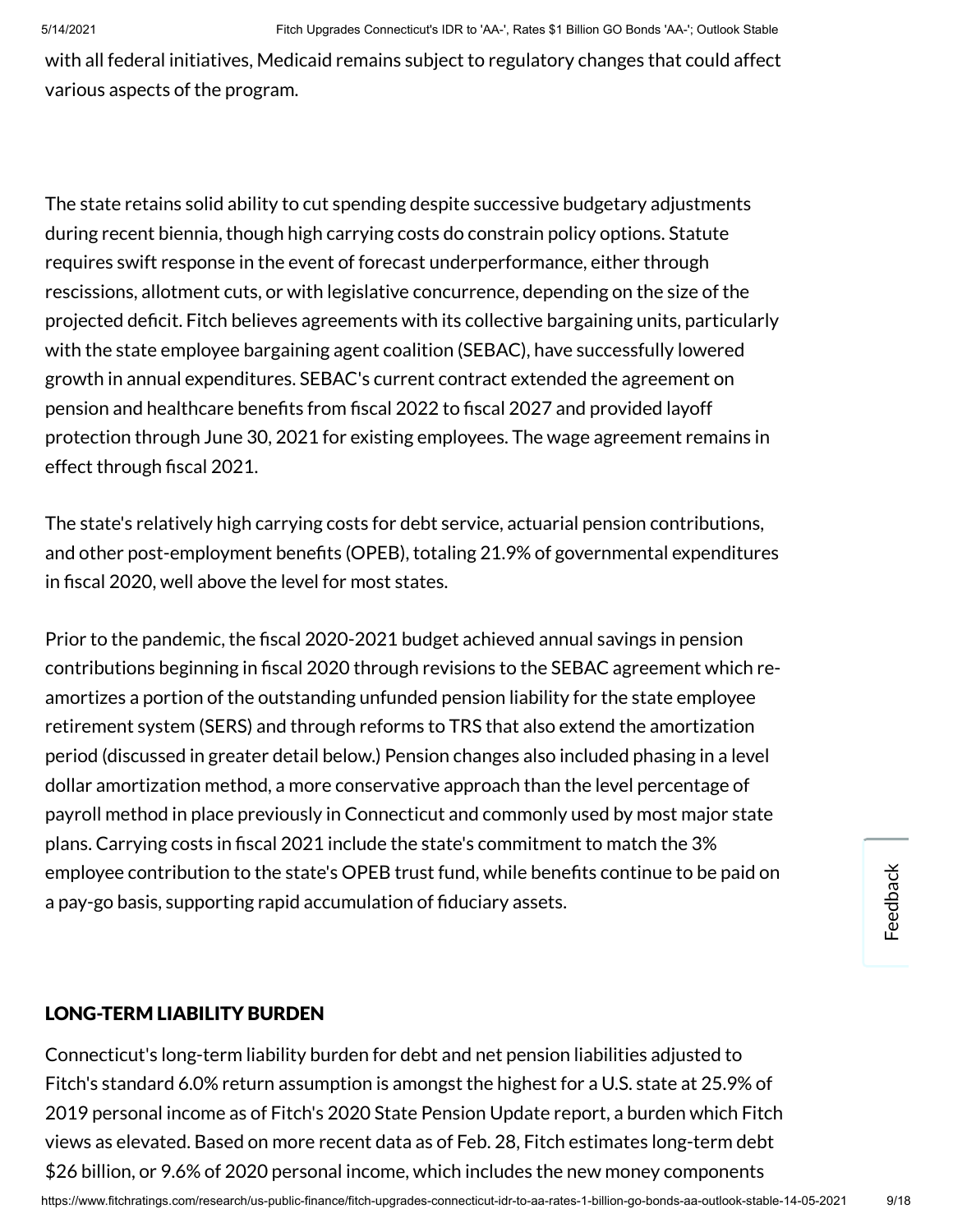both of the current GO sale and a recent special tax obligation bond sale; the state's total adjusted liability burden approximates 26.5%.

Two-thirds of outstanding direct debt is GO, including a large share issued for local school capital needs. GO borrowing includes \$2.4 billion in pension bonds (POBs), including accrued interest on capital appreciation bonds, issued in 2008 to improve the funded ratio of the TRS, and \$453 million of remaining GO bonds issued by Hartford as part of the contract assistance agreement between the state and the city. Under a bond cap in place since fiscal 2018, annual new debt issuance is limited to  $$1.9$  billion per year, which rises with inflation; the bond cap excludes UCONN and Connecticut State Colleges and University 2020 higher education borrowing, as well as borrowing for refunding purposes.

Both of the state's two major pension systems have relatively low funded ratios driven by past weak contribution practices. The state has implemented changes in recent years that position them better to make funding progress going forward, assuming plan assumptions are met. Both plans have received nearly full actuarial contributions for over a decade, the TRS under a covenant linked to the GO pension bonds. As part of the 2020-2021 biennial budget, the state re-amortized the TRS unfunded liability, lowering the actuarially determined contribution (ADC) by \$183 million and \$188 million during the biennium and by similar amounts going forward. In conjunction with the TRS re-amortization, the investment return assumption was lowered to 6.9% from 8.0%, below the level of most major plans.

The 2019 budget act also extended SERS' amortization period to 27.9 years from 22.8 years. The extension follows multiple other revisions for SERS which extended the state's closed amortization period, lowered the return assumption to 6.9%, revised benefits, increased employee pension contributions for all existing members, revised the COLA formula and timing for post-2022 retirees, and created a new hybrid defined benefit/defined contribution tier for all new employees.

The state's net OPEB liability as reported in the fiscal 2020 state audit (based on a June 30, 2019 measurement date) totals \$23.3 billion (8.2% of 2020 personal income). This is up notably from \$19.9 billion in the prior year, reflecting recent changes to collective bargaining agreements and healthcare benefit assumptions. The state is pursuing a range of policy changes to lower this liability. The OPEB trust was valued at \$1.3 billion as of June 30, 2020.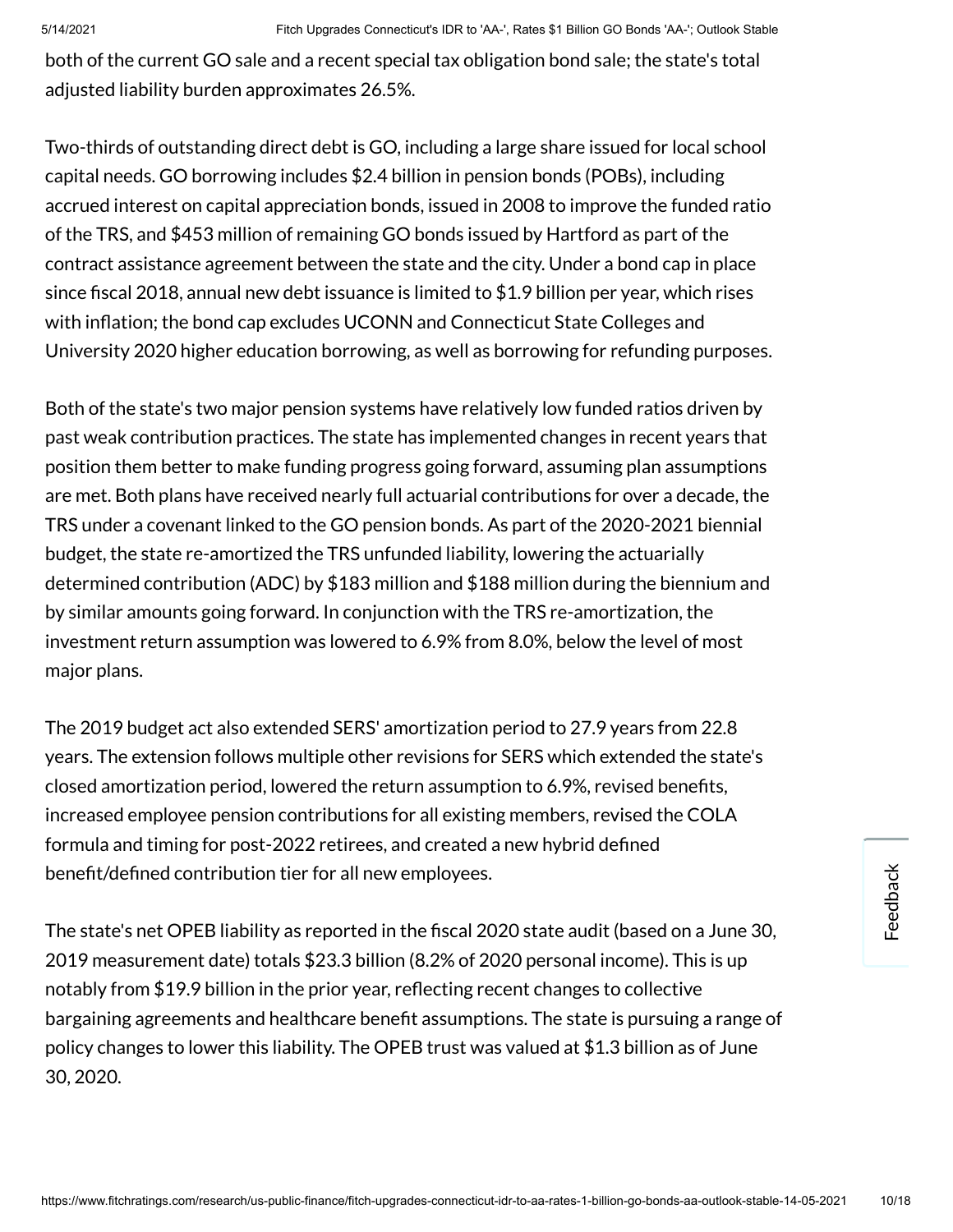#### OPERATING PERFORMANCE

Connecticut's financial resilience is built on very strong powers to address budgetary weakness, including administrative and legislative actions to reduce spending, a willingness to raise revenues, and more recently through mechanisms that strengthen reserve funding and buffer the impact of revenue volatility on the general fund. Budget performance is carefully managed, including through consensus forecasting, monthly revenue monitoring, and disciplined mechanisms to respond to identified budgetary weakness.

Budgetary challenges have been historically driven by economic and revenue underperformance in the context of fixed costs that consume a large share of budgetary resources. Comparatively weak economic and revenue performance during much of the long economic expansion of the last decade had limited the state's ability to swiftly rebuild its BRF balance, leaving expenditure cuts and revenue increases as the state's primary sources of financial resilience. This situation changed beginning in the fiscal 2018-2019 biennium, when the new volatility cap and revenue cap mechanisms enabled it to shift revenue over-performance into the BRF.

The volatility cap directs non-withholding revenue (estimates and final component of the PIT and a pass-through entity tax) above the cap to the BRF, partly shielding the general fund from volatility. The volatility cap threshold is adjusted annually by a formula of compound annual growth in personal income over the prior five-year period, gradually increasing the threshold for BRF deposits. The threshold amount may also be modified by a three-fths majority of the General Assembly in response to changes in state or federal tax law or significant adjustments to economic growth or tax collections.

A separate revenue cap limits budgeted appropriations to a level below budgeted revenue, creating an additional budgetary buffer; the excess is also directed to the BRF. The cap on appropriations relative to revenues is being phased in to 98% by 2026, and stands at 99% and 98.75% in fiscal 2022 and fiscal 2023, respectively.

If the BRF reaches a balance of 15% of the next year's projected net general fund appropriations, no additional deposits are required and the excess is redirected to reducing state liabilities. The BRF may be drawn upon to cure a prior fiscal year deficit or if estimated general fund revenues decline by 1% or more from the forecast used to enact the budget. Future legislation can also assign surplus balances to other uses.

The BRF grew from \$213 million in fiscal 2017 (1.1% of net general fund appropriations) to \$2.5 billion in fiscal 2019 (13.0% of net general fund appropriations), and to almost \$3.1 billion (unaudited) in fiscal 2020 (15.3% of net general fund appropriations, above the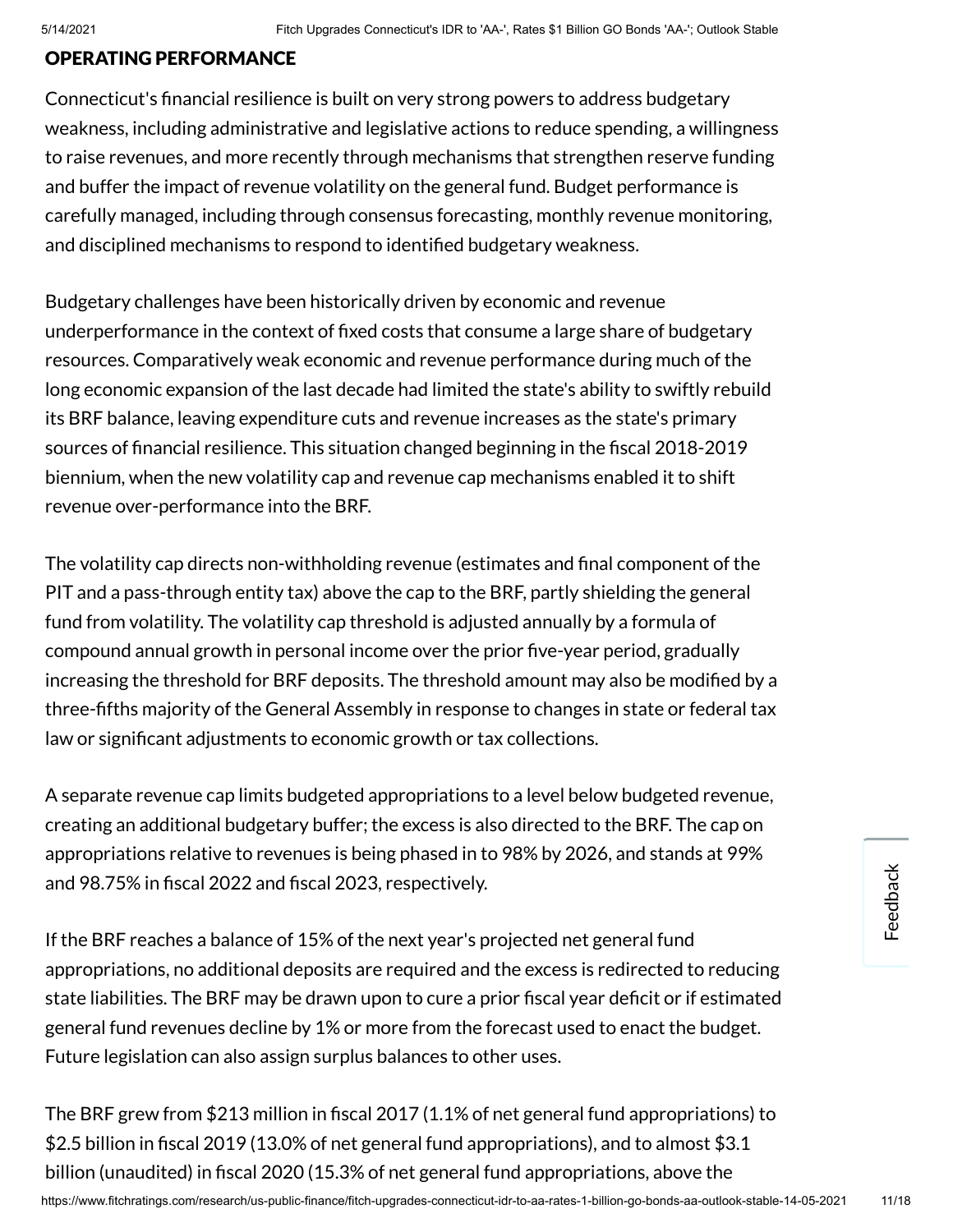15.0% statutory maximum). This triggered a \$62 million deposit to reduce pension liabilities, which the treasurer deposited to SERS in excess of the ADC. The state is expecting the BRF to stand at nearly \$4 billion at the end of fiscal 2021, following deposits of \$705 million from the volatility cap and \$250 million in the currently projected surplus, a level that would result in a further \$890 deposit to reduce pension liabilities.

## Fitch Analytical Stress Test

The Fitch Analytical Stress Test (FAST) scenario analysis tool relates historical tax revenue volatility to GDP to support the assessment of operating performance under Fitch's criteria. FAST is not a forecast, but represents Fitch's estimate of possible revenue behavior in a downturn based on historical revenue performance. Actual revenue declines will vary from FAST results, which provide a relative sense of the risk exposure of a particular state compared to other states. Despite its comparatively higher exposure to revenue declines shown by FAST, Connecticut has very strong financial resilience that would enable it to manage through fiscal stress, in particular the BRF replenishment mechanism that enhances its fiscal cushion in the event of revenue volatility.

Despite the challenges posed by its slow recovery from the Great Recession, the state's budget management had improved in the biennia prior to the pandemic, with a greater reliance on structural solutions and the stronger reserve funding mechanisms noted above. Full actuarial pension contributions had been in place for more than a decade. Other budgetary management improvements included establishing mechanisms to bolster balances in the BRF, protect the general fund from PIT cyclicality, and moderate annual growth in expenditures and debt issuance through statute in addition to bond covenants that impose limitations through June 30, 2023.

# Related Ratings

In conjunction with the upgrade of the state's IDR, Fitch has upgraded the ratings on bonds that are notched off of the IDR based on various appropriation structures:

--University of Connecticut state debt service commitment bonds, subject to annual appropriation, to 'A+', from 'A';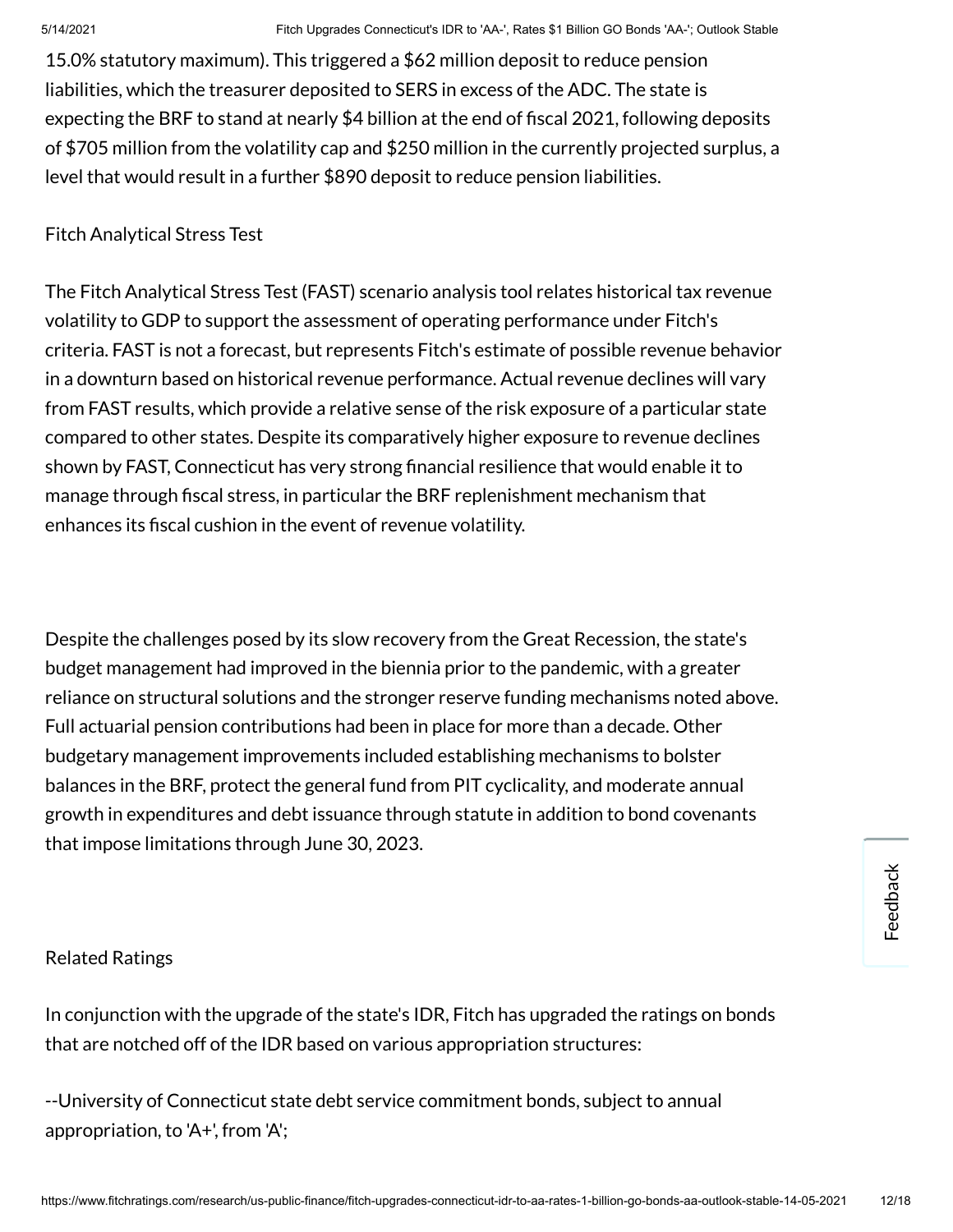--Connecticut Higher Education Supplemental Loan Authority state supported revenue bonds to 'A+', from 'A';

--Capital Region Development Authority (formerly known as the Capital City Economic Development Authority) appropriation-backed parking and energy fee revenue bonds, 2004 series B and series 2018 refunding bonds to 'A+', from 'A';

--Connecticut Development Authority general fund obligation bonds series 2004A to 'A+', from 'A';

--Connecticut Innovations general fund obligation bonds series 2014A to 'A+', from 'A'.

The Rating Outlook is Stable.

In addition to the sources of information identified in Fitch's applicable criteria specified below, this action was informed by information from Lumesis.

# REFERENCES FOR SUBSTANTIALLY MATERIAL SOURCE CITED AS KEY DRIVER OF RATING

The principal sources of information used in the analysis are described in the Applicable Criteria.

# ESG CONSIDERATIONS

Unless otherwise disclosed in this section, the highest level of ESG credit relevance is a score of '3'. This means ESG issues are credit-neutral or have only a minimal credit impact on the entity, either due to their nature or the way in which they are being managed by the entity. For more information on Fitch's ESG Relevance Scores, visit www.fitchratings.com/esg.

#### VIEW ADDITIONAL RATING DETAILS

#### FITCH RATINGS ANALYSTS

Feedback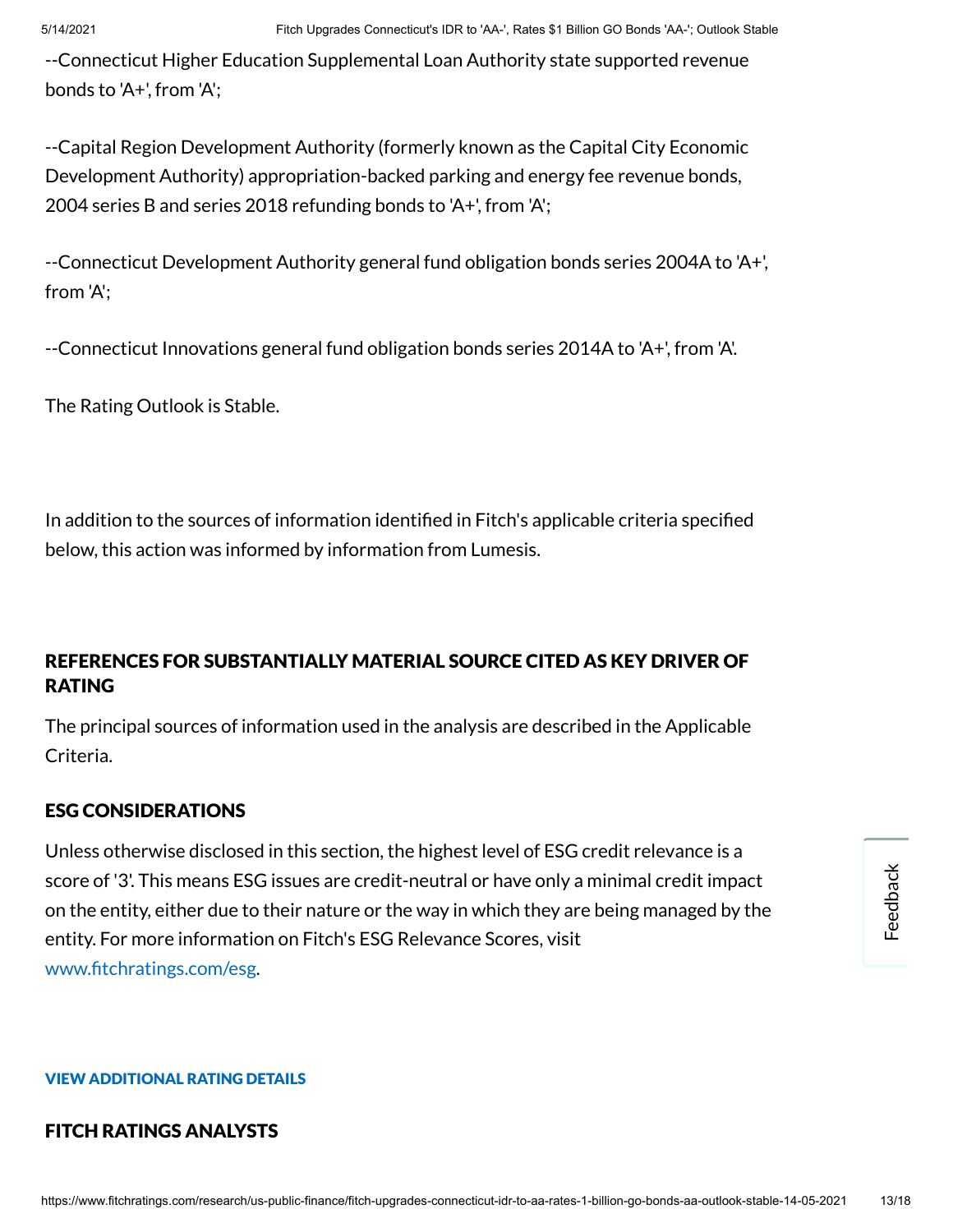#### **Douglas Offerman**

Senior Director Primary Rating Analyst +1 212 908 0889 Fitch Ratings, Inc. Hearst Tower 300 W. 57th Street New York, NY 10019

**Karen Krop**

Senior Director Secondary Rating Analyst +1 212 908 0661

**Eric Kim** Senior Director Committee Chairperson +1 212 908 0241

# MEDIA CONTACTS

**Sandro Scenga** New York +1 212 908 0278 sandro.scenga@thefitchgroup.com

Additional information is available on www.fitchratings.com

# APPLICABLE CRITERIA

U.S. Public Finance [Tax-Supported Rating](https://www.fitchratings.com/research/us-public-finance/us-public-finance-tax-supported-rating-criteria-04-05-2021) Criteria (pub. 04 May 2021) (including rating assumption sensitivity)

# APPLICABLE MODELS

Numbers in parentheses accompanying applicable model(s) contain hyperlinks to criteria providing description of model(s).

FAST Econometric API - Fitch Analytical Stress Test Model, v3.0.0 [\(1](https://www.fitchratings.com/research/us-public-finance/us-public-finance-tax-supported-rating-criteria-04-05-2021))

# ADDITIONAL DISCLOSURES

# [Dodd-Frank](https://www.fitchratings.com/research/us-public-finance/fitch-upgrades-connecticut-idr-to-aa-rates-1-billion-go-bonds-aa-outlook-stable-14-05-2021/dodd-frank-disclosure) Rating Information Disclosure Form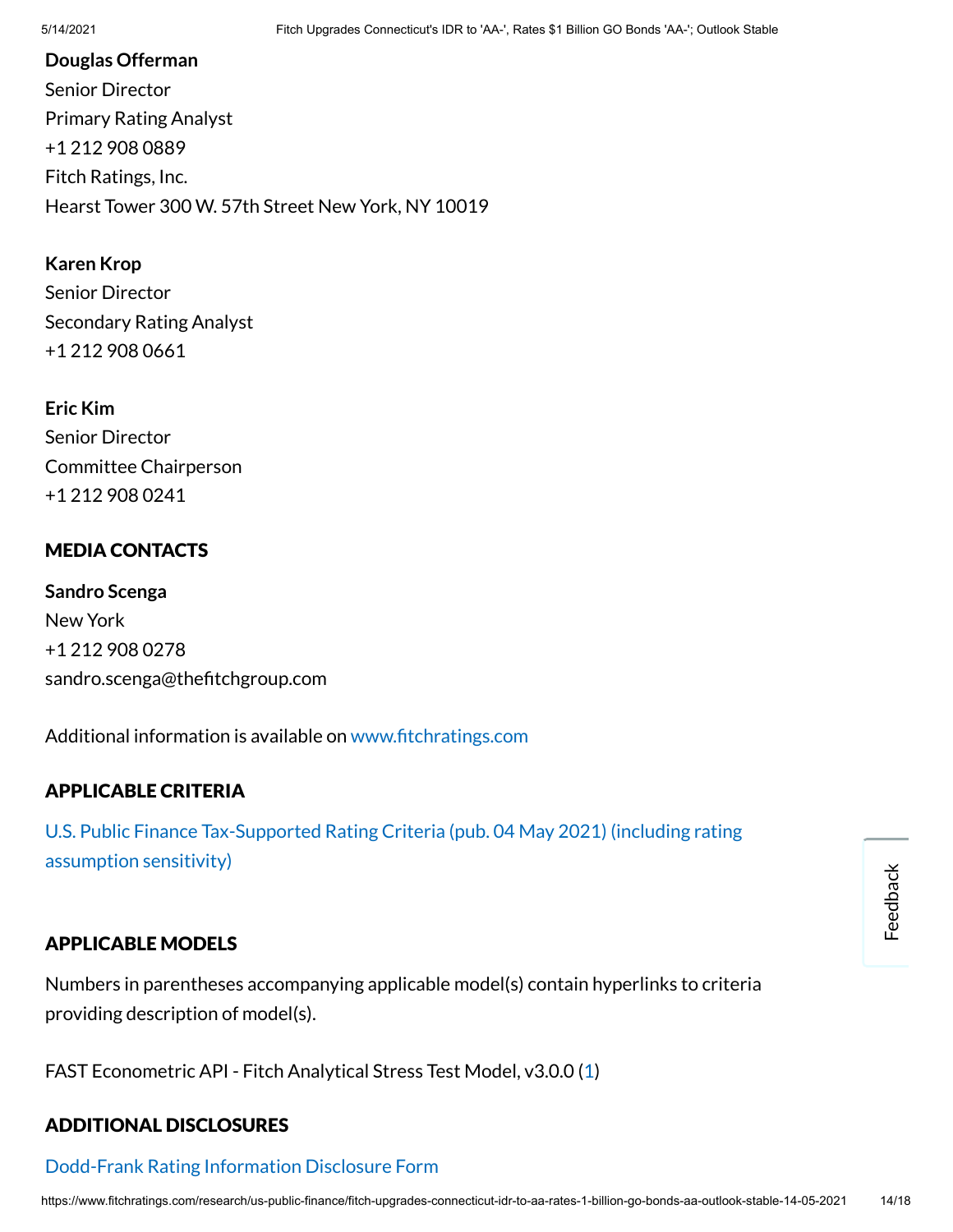Solicitation Status

[Endorsement](#page-16-0) Policy

# ENDORSEMENT STATUS

Connecticut, State of (CT) EU Endorsed, UK Endorsed

## **DISCLAIMER**

ALL FITCH CREDIT RATINGS ARE SUBJECT TO CERTAIN LIMITATIONS AND DISCLAIMERS. PLEASE READ THESE LIMITATIONS AND DISCLAIMERS BY FOLLOWING THIS LINK: [HTTPS://WWW.FITCHRATINGS.COM/UNDERSTANDINGCREDITRATINGS](https://www.fitchratings.com/UNDERSTANDINGCREDITRATINGS). IN ADDITION, THE FOLLOWING [HTTPS://WWW.FITCHRATINGS.COM/RATING-](https://www.fitchratings.com/rating-definitions-document)DEFINITIONS-DOCUMENT DETAILS FITCH'S RATING DEFINITIONS FOR EACH RATING SCALE AND RATING CATEGORIES, INCLUDING DEFINITIONS RELATING TO DEFAULT. PUBLISHED RATINGS, CRITERIA, AND METHODOLOGIES ARE AVAILABLE FROM THIS SITE AT ALL TIMES. FITCH'S CODE OF CONDUCT, CONFIDENTIALITY, CONFLICTS OF INTEREST, AFFILIATE FIREWALL, COMPLIANCE, AND OTHER RELEVANT POLICIES AND PROCEDURES ARE ALSO AVAILABLE FROM THE CODE OF CONDUCT SECTION OF THIS SITE. DIRECTORS AND SHAREHOLDERS RELEVANT INTERESTS ARE AVAILABLE AT [HTTPS://WWW.FITCHRATINGS.COM/SITE/REGULATORY](https://www.fitchratings.com/site/regulatory). FITCH MAY HAVE PROVIDED ANOTHER PERMISSIBLE SERVICE TO THE RATED ENTITY OR ITS RELATED THIRD PARTIES. DETAILS OF THIS SERVICE FOR WHICH THE LEAD ANALYST IS BASED IN AN ESMA- OR FCA-REGISTERED FITCH RATINGS COMPANY (OR BRANCH OF SUCH A COMPANY) CAN BE FOUND ON THE ENTITY SUMMARY PAGE FOR THIS ISSUER ON THE FITCH RATINGS WEBSITE.

#### READ LESS

# COPYRIGHT

Copyright © 2021 by Fitch Ratings, Inc., Fitch Ratings Ltd. and its subsidiaries. 33 Whitehall Street, NY, NY 10004. Telephone: 1-800-753-4824, (212) 908-0500. Fax: (212) 480-4435. Reproduction or retransmission in whole or in part is prohibited except by permission. All rights reserved. In issuing and maintaining its ratings and in making other reports (including forecast information), Fitch relies on factual information it receives from issuers and underwriters and from other sources Fitch believes to be credible. Fitch conducts a reasonable investigation of the factual information relied upon by it in accordance with its ratings methodology, and obtains reasonable verification of that information from independent sources, to the extent such sources are available for a given security or in a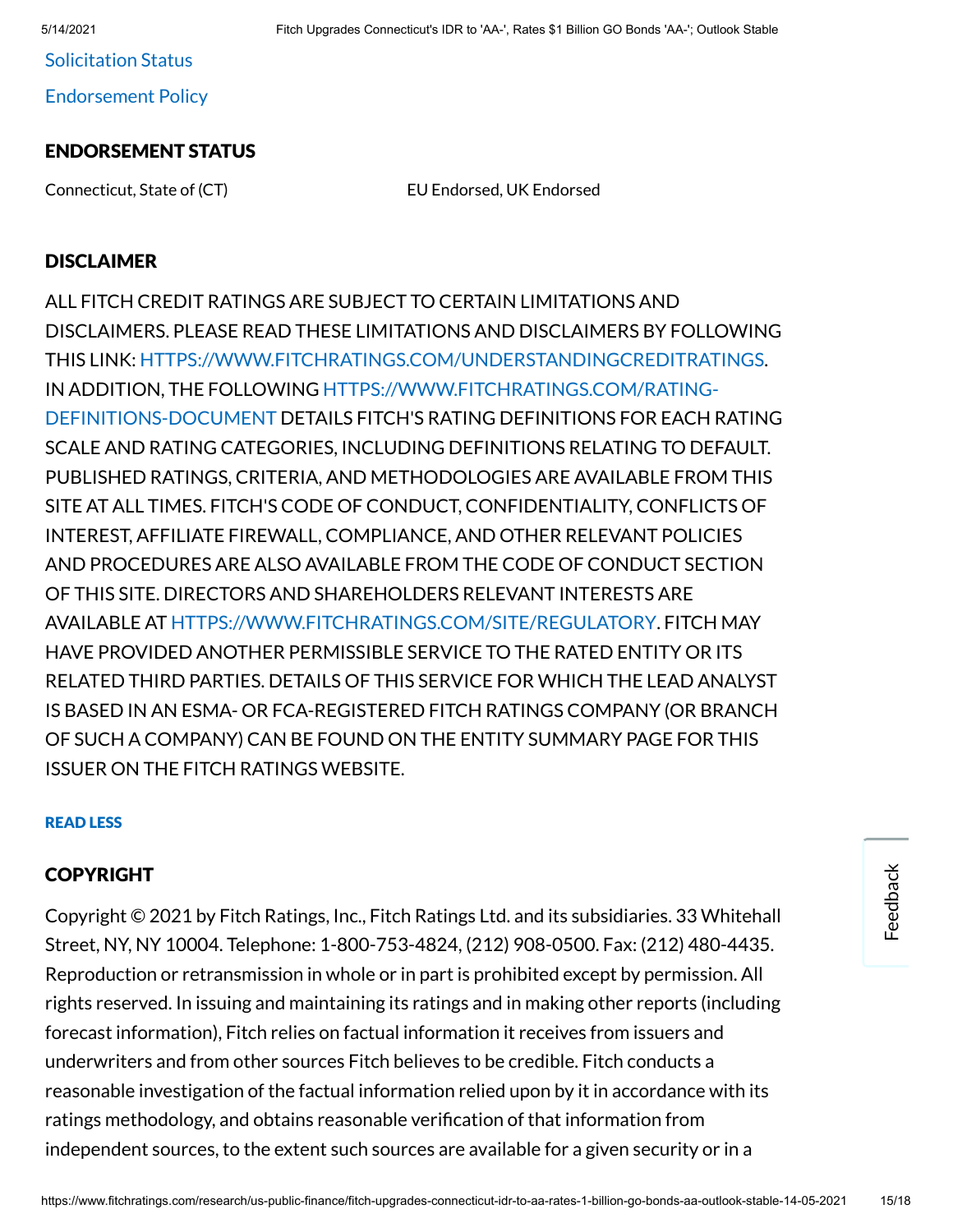given jurisdiction. The manner of Fitch's factual investigation and the scope of the thirdparty verification it obtains will vary depending on the nature of the rated security and its issuer, the requirements and practices in the jurisdiction in which the rated security is offered and sold and/or the issuer is located, the availability and nature of relevant public information, access to the management of the issuer and its advisers, the availability of preexisting third-party verifications such as audit reports, agreed-upon procedures letters, appraisals, actuarial reports, engineering reports, legal opinions and other reports provided by third parties, the availability of independent and competent third- party verification sources with respect to the particular security or in the particular jurisdiction of the issuer, and a variety of other factors. Users of Fitch's ratings and reports should understand that neither an enhanced factual investigation nor any third-party verification can ensure that all of the information Fitch relies on in connection with a rating or a report will be accurate and complete. Ultimately, the issuer and its advisers are responsible for the accuracy of the information they provide to Fitch and to the market in offering documents and other reports. In issuing its ratings and its reports, Fitch must rely on the work of experts, including independent auditors with respect to financial statements and attorneys with respect to legal and tax matters. Further, ratings and forecasts of financial and other information are inherently forward-looking and embody assumptions and predictions about future events that by their nature cannot be verified as facts. As a result, despite any verification of current facts, ratings and forecasts can be affected by future events or conditions that were not anticipated at the time a rating or forecast was issued or afrmed. The information in this report is provided "as is" without any representation or warranty of any kind, and Fitch does not represent or warrant that the report or any of its contents will meet any of the requirements of a recipient of the report. A Fitch rating is an opinion as to the creditworthiness of a security. This opinion and reports made by Fitch are based on established criteria and methodologies that Fitch is continuously evaluating and updating. Therefore, ratings and reports are the collective work product of Fitch and no individual, or group of individuals, is solely responsible for a rating or a report. The rating does not address the risk of loss due to risks other than credit risk, unless such risk is specifically mentioned. Fitch is not engaged in the offer or sale of any security. All Fitch reports have shared authorship. Individuals identified in a Fitch report were involved in, but are not solely responsible for, the opinions stated therein. The individuals are named for contact purposes only. A report providing a Fitch rating is neither a prospectus nor a substitute for the information assembled, verified and presented to investors by the issuer and its agents in connection with the sale of the securities. Ratings may be changed or withdrawn at any time for any reason in the sole discretion of Fitch. Fitch does not provide investment advice of any sort. Ratings are not a recommendation to buy, sell, or hold any security. Ratings do not comment on the adequacy of market price, the suitability of any security for a particular investor, or the tax-exempt nature or taxability of payments made in respect to any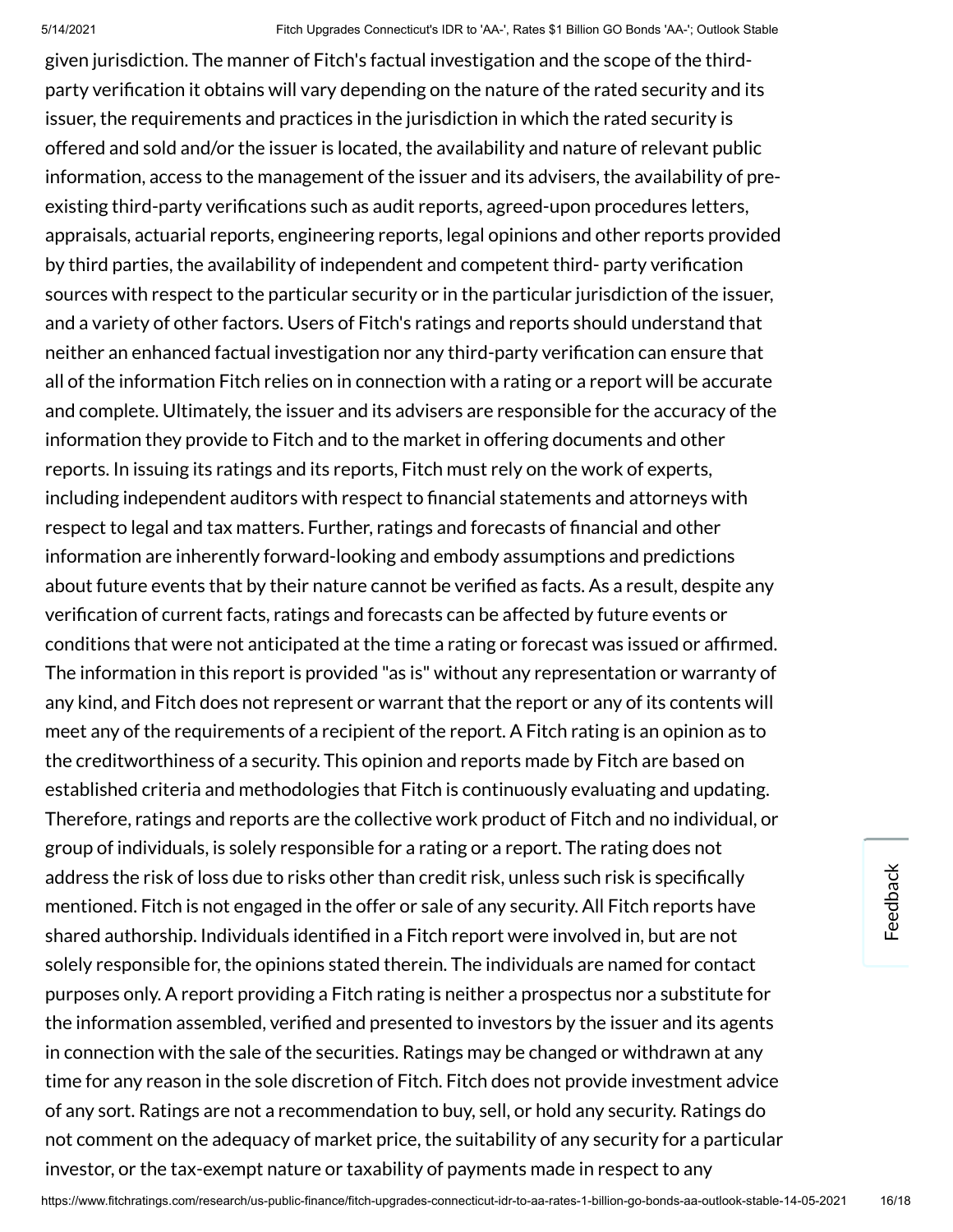security. Fitch receives fees from issuers, insurers, guarantors, other obligors, and underwriters for rating securities. Such fees generally vary from US\$1,000 to US\$750,000 (or the applicable currency equivalent) per issue. In certain cases, Fitch will rate all or a number of issues issued by a particular issuer, or insured or guaranteed by a particular insurer or guarantor, for a single annual fee. Such fees are expected to vary from US\$10,000 to US\$1,500,000 (or the applicable currency equivalent). The assignment, publication, or dissemination of a rating by Fitch shall not constitute a consent by Fitch to use its name as an expert in connection with any registration statement filed under the United States securities laws, the Financial Services and Markets Act of 2000 of the United Kingdom, or the securities laws of any particular jurisdiction. Due to the relative efficiency of electronic publishing and distribution, Fitch research may be available to electronic subscribers up to three days earlier than to print subscribers.

For Australia, New Zealand, Taiwan and South Korea only: Fitch Australia Pty Ltd holds an Australian financial services license (AFS license no. 337123) which authorizes it to provide credit ratings to wholesale clients only. Credit ratings information published by Fitch is not intended to be used by persons who are retail clients within the meaning of the Corporations Act 2001

Fitch Ratings, Inc. is registered with the U.S. Securities and Exchange Commission as a Nationally Recognized Statistical Rating Organization (the "NRSRO"). While certain of the NRSRO's credit rating subsidiaries are listed on Item 3 of Form NRSRO and as such are authorized to issue credit ratings on behalf of the NRSRO (see

https://www.fitchratings.com/site/regulatory), other credit rating subsidiaries are not listed on Form NRSRO (the "non-NRSROs") and therefore credit ratings issued by those subsidiaries are not issued on behalf of the NRSRO. However, non-NRSRO personnel may participate in determining credit ratings issued by or on behalf of the NRSRO.

#### READ LESS

#### SOLICITATION STATUS

The ratings above were solicited and assigned or maintained by Fitch at the request of the rated entity/issuer or a related third party. Any exceptions follow below.

#### <span id="page-16-0"></span>ENDORSEMENT POLICY

Fitch's international credit ratings produced outside the EU or the UK, as the case may be, are endorsed for use by regulated entities within the EU or the UK, respectively, for regulatory purposes, pursuant to the terms of the EU CRA Regulation or the UK Credit Rating Agencies (Amendment etc.) (EU Exit) Regulations 2019, as the case may be. Fitch's approach to endorsement in the EU and the UK can be found on Fitch's [Regulatory](https://www.fitchratings.com/regulatory) Affairs